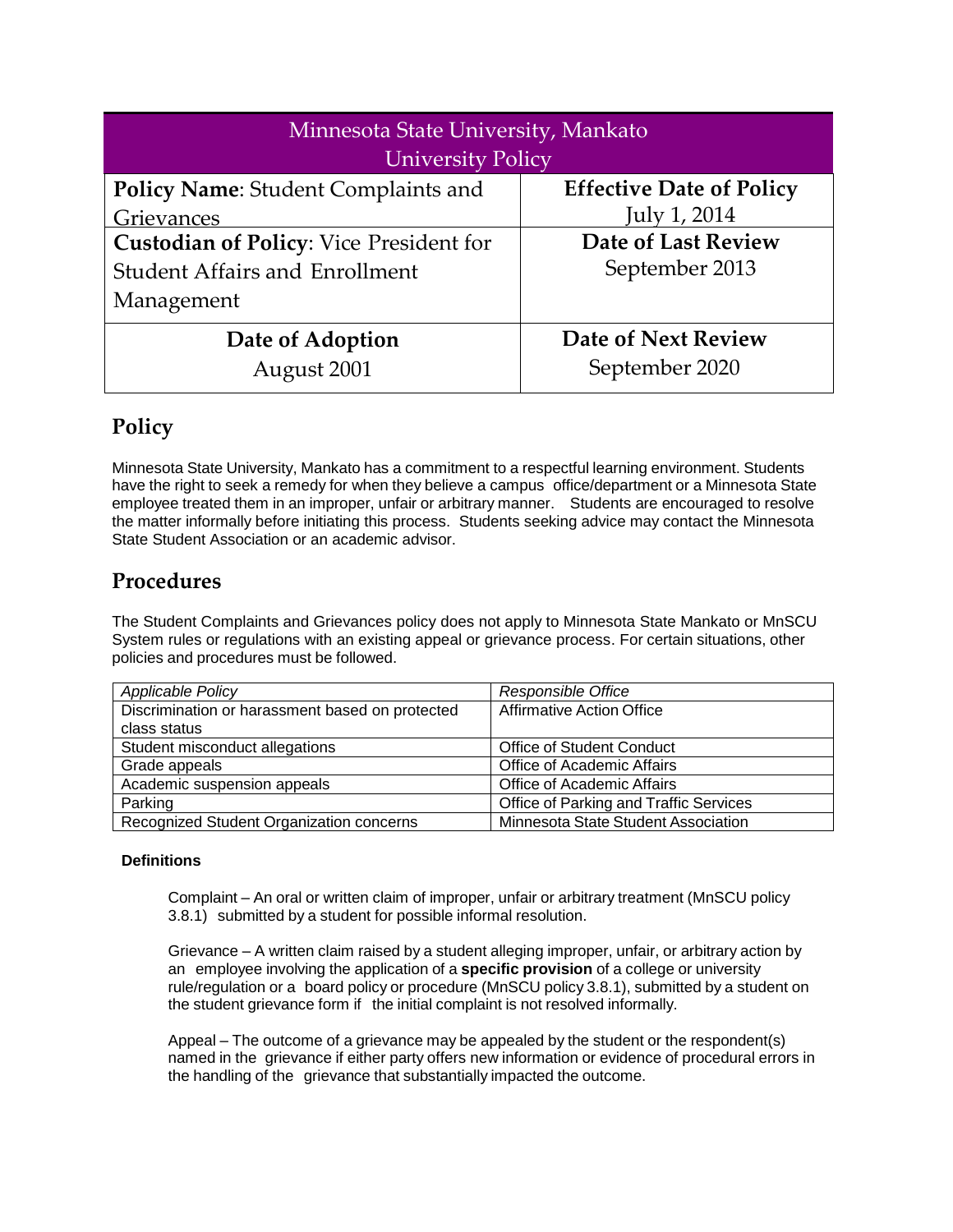Retaliation prohibited- No retaliation shall be tolerated as a result of any individual's participation in the student complaint or grievance process.

Data Privacy- Records shall be protected under the Family Education Rights and Privacy Act, Minnesota Government Data Practices Act and the Student Records Policies and Procedures of Minnesota State.

Contractual stipulations- This policy is not an employee disciplinary process. Information collected about an employee while investigating a student grievance, must conform to the procedures included in the appropriate collective bargaining agreement or personnel plan.

### **Informal resolution procedure**

The student presents an oral or written complaint to the office, department or employee(s) involved. For full consideration, the complaint should be filed during the term in which the concern arises or within the first two weeks of the subsequent term. Matters can often be resolved through direct, informal conversation. The student shall be provided an oral or written response to the complaint within 14 business days unless reasonable cause for delay exists. If the complaint is resolved, the process is complete.

### **Formal grievance procedure**

If a concern is not resolved informally, the student may then proceed to the formal grievance procedure. The grievance form must be submitted within 14 business days of receiving the outcome of the complaint.

### Step 1

The student obtains an official grievance form, either from the Minnesota State Student Association or online, located at the end of the policy and submits the form to the Department Head, Dean or Vice President with direct responsibility for the employee(s), office or department involved in the claim. Academic grievances must go to the academic dean.

a. Employees named on the grievance form will receive copies of the submitted form and any supporting materials, including a copy of the letter determining if the claim documented on the form constitutes a grievance.

b. Employees named on the grievance form may submit a written response to the Department Head, Dean or Vice President.

#### Step 2

The Department Head, Dean or Vice President or designee determines if the claim doesn't constitute a grievance.

#### Step 3

If the claim on the grievance form constitutes a grievance (as defined by MnSCU policy 3.8), the Department Head, Dean or Vice President will appoint a designee to review the grievance within 21 business days of receipt unless reasonable cause for delay exists. If a meeting is held as part of the review process, both the student grievant and the respondent may be accompanied by a support person who shall not participate directly in the process but may advise the person who invited her/him. The designee will review the grievance and report findings to the Department Head, Dean or Vice President.

#### Step 4

Within 14 business days of receiving the designee's findings, the Department Head, Dean or Vice President will inform the grievant and the employee(s) of a decision. This response will support the student's proposed remedy, suggest an alternative remedy, or find the grievance without merit.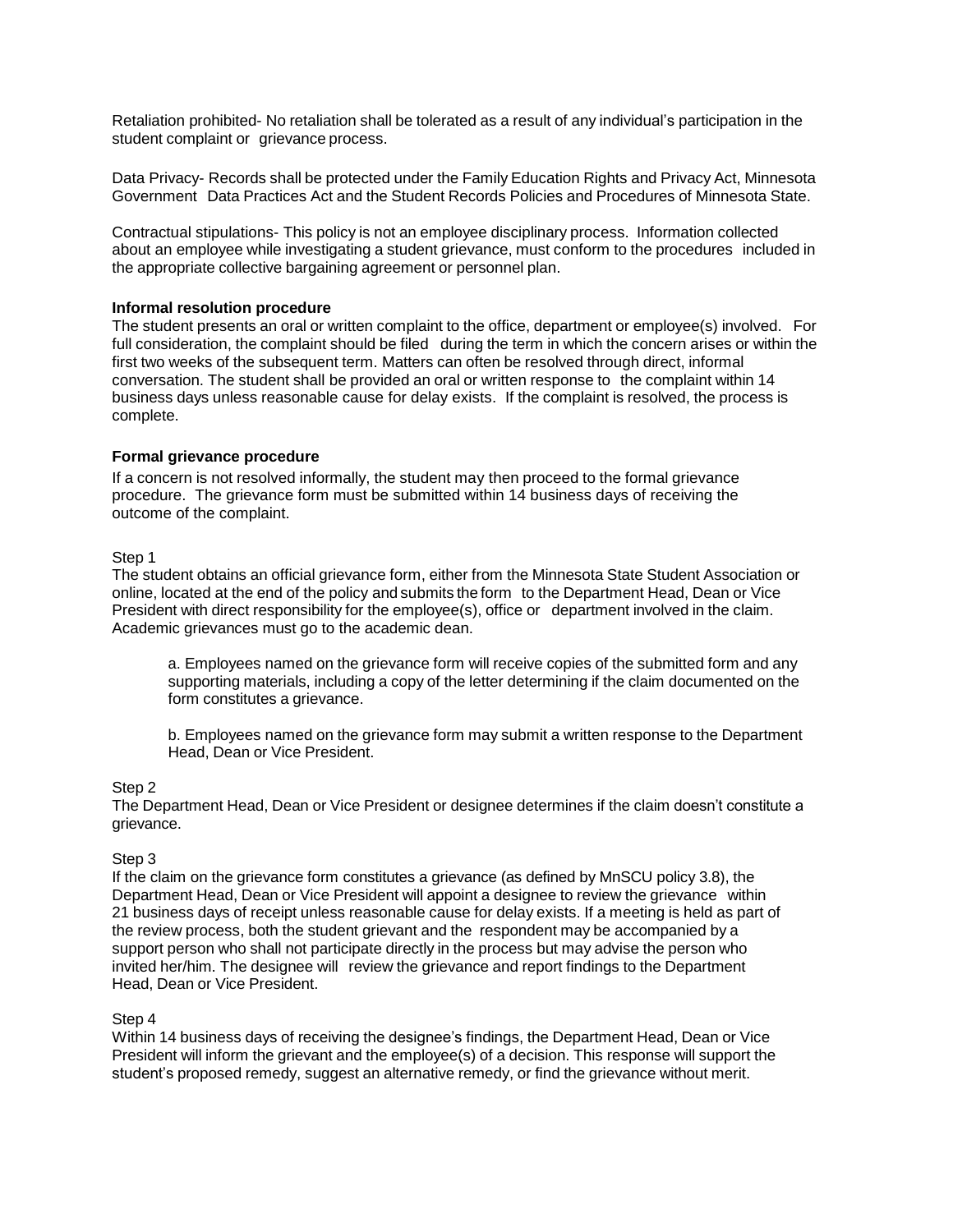### **Appeals**

The outcome of a grievance may be appealed by the grievant or the employee(s) named in the grievance if either party has new information or evidence of procedural errors in the handling of the grievance that substantially impacted the outcome. Appeals are reviews of process, not a new examination of contested issues.

Appeals must detail the grounds for appeal and identify a suggested remedy. Appeals are to be filed with the administrator responsible for the Department Head, Dean, or Vice President who responded to the grievance form, no later than 7 business days after the parties receive notice of the outcome of a grievance. The administrator reviewing the appeal, or designee, may request a meeting or additional information, if needed. A written decision will be provided to all parties within 21 business days of receiving the appeal unless reasonable cause for delay exists.

If the grievance specifically involves a MnSCU System Board policy or the actions of the University president, a student may further appeal the University decision to the MnSCU chancellor. The decision of the chancellor is final and binding.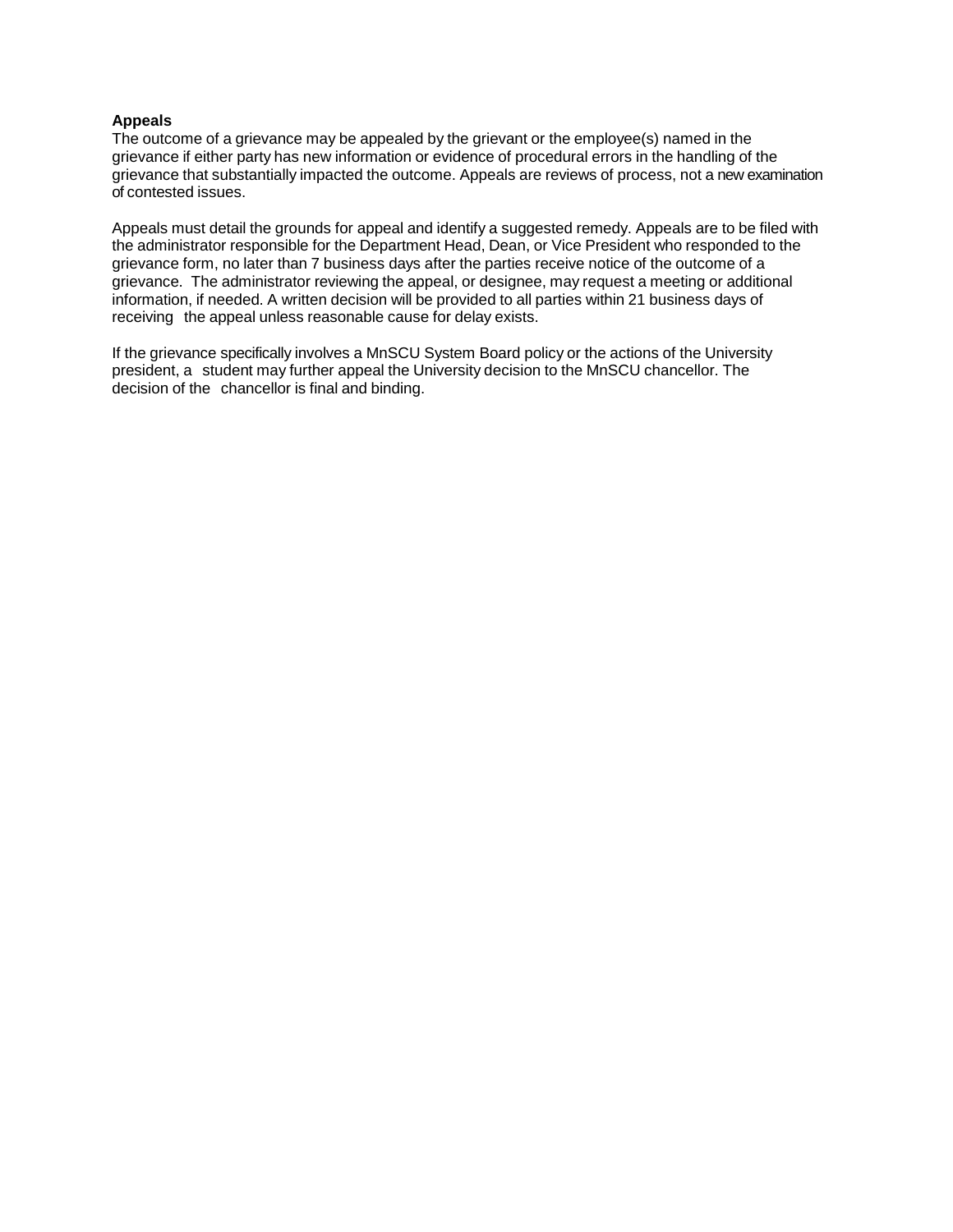# Minnesota State University, Mankato Student Grievance Form

| Email address: The contract of the contract of the contract of the contract of the contract of the contract of the contract of the contract of the contract of the contract of the contract of the contract of the contract of |  |  |  |
|--------------------------------------------------------------------------------------------------------------------------------------------------------------------------------------------------------------------------------|--|--|--|
| Mailing address:                                                                                                                                                                                                               |  |  |  |

**A grievance may be initiated only after the informal complaint has been completed**. According to MnSCU policy 3.8.1, a grievance is "a written claim raised by a student alleging improper, unfair, or arbitrary action by an employee involving the application of a **specific provision** of a college or university rule/regulation or a board policy or procedure. This policy does not apply to those college/university rules or regulations or to board policies or procedures that include an appeal or grievance process." A disagreement with an administrative decision is not a grievance unless it includes improper, unfair or arbitrary action. The entire Student Complaints and Grievances policy can be found online at [http://www.mnsu.edu/atoz/policies/.](http://www.mnsu.edu/atoz/policies/)

To initiate a grievance:

- 1. Attach a written summary of your grievance, including the previous steps taken to resolve this matter informally.
- 2. Identify the remedy that you are seeking.

3. Attach any documentation you deem appropriate.

**Student Signature Date Submitted Date Submitted** 

Submit this form and attachments to the Department Head, Dean or Vice President with direct responsibility for the employee(s), office or department involved in the grievance. Academic grievances must be submitted to the academic dean of the department named in the grievance within the policy timeline.